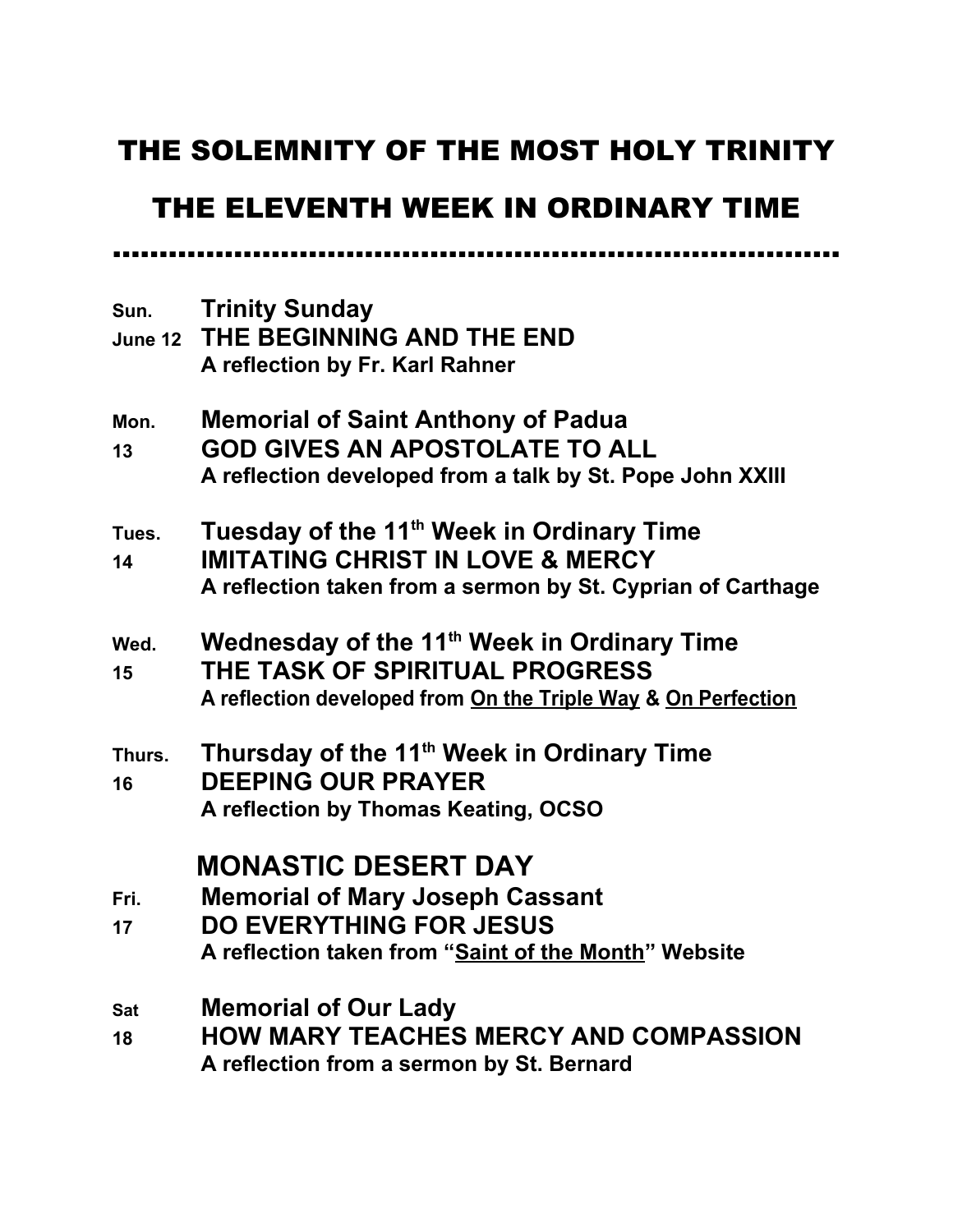### *Sunday* **THE BEGINNING AND THE END A reflection by Fr. Karl Rahner**

"*Jesus said to his disciples: I still have many things to say to you but they* would *be too much for you now. But when the Spirit of Truth comes it will lead you to the complete truth*." When we first hear the mystery of the Trinity proclaimed our reaction is amazement. How wonderful that the Triune God should have surrendered himself so completely to us creatures as to reveal to us his most intimate and precious secret. But that is what God did. God did it out of a love the incarnate Christ calls friendship and theologians call benevolence.

Thomas Aquinas wrote: "Revealing our secrets to a friend is something that is so intimate that two hears are as one; for whatever we reveal to our friend seems to stay in the depths of our own heart still". The reason why our Lord told his disciples that he would no longer call them servants but friends is that he had shared his own heart with them. What this means is that we too are at the very heart of God in the Trinity; the secret that is the Trinity has been revealed to us, who are only creatures. St. Ignatius of Loyola says that God wanted to draw us into the depths of his heart.

God has drawn us into the community that is the divine nature because otherwise, we would never have been able to grasp and contain it within ourselves. The secret of God's heart is too vast for us. Yet, mysteriously, the trinitarian mystery has been made the prototype and inmost foundation of our own sanctification. We can never fully understand our state of grace, nor God's whole plan of salvation, without building on this trinitarian foundation. That is what the Church has done in the classical formula that is the Apostles' Creed.

The creed is based on a trinitarian statement of belief. In its simplest shape, we can see it in an ancient Egyptian papyrus: "*I believe in God, the Father Almighty, and in God's only Son, our Lord Jesus Christ, and in the Holy Spirit, and in the resurrection of the body and in the Holy Catholic Church*". The structure of the entire economy of salvation is presented here with wonderful clarity. Our Faith proceeds from the Father, who is God as the first beginning and blessed ending. The creed doesn't begin with a profession of faith in the One God, for this was taken for granted, but with a profession of faith in this one God as the Father of an Only Son, who is our Lord and bore the earthly name of Jesus and is also the Christ anointed of the Spirit, who is equally the God of my faith.

The resurrection of the body will establish all this conclusively. We will rise again because through Christ the Holy Spirit has brought the divine life of the Spirit to earth. The Spirit has brought spiritual life to the community which, for that very reason, is called the Holy Church. The Church is to be the earthly reflection of what the Spirit is in God. The Church is our native country where we are safe. There our sanctification is accomplished through Christ until the glorious resurrection of our spiritualized being. The Church, then, is the mystic circle where the end joins the beginning. It leads us to our original source, the Father, who sent his Son to bring his children home. In the Church, we see the image of the Spirit who unites Father and Son, and us, in mutual love.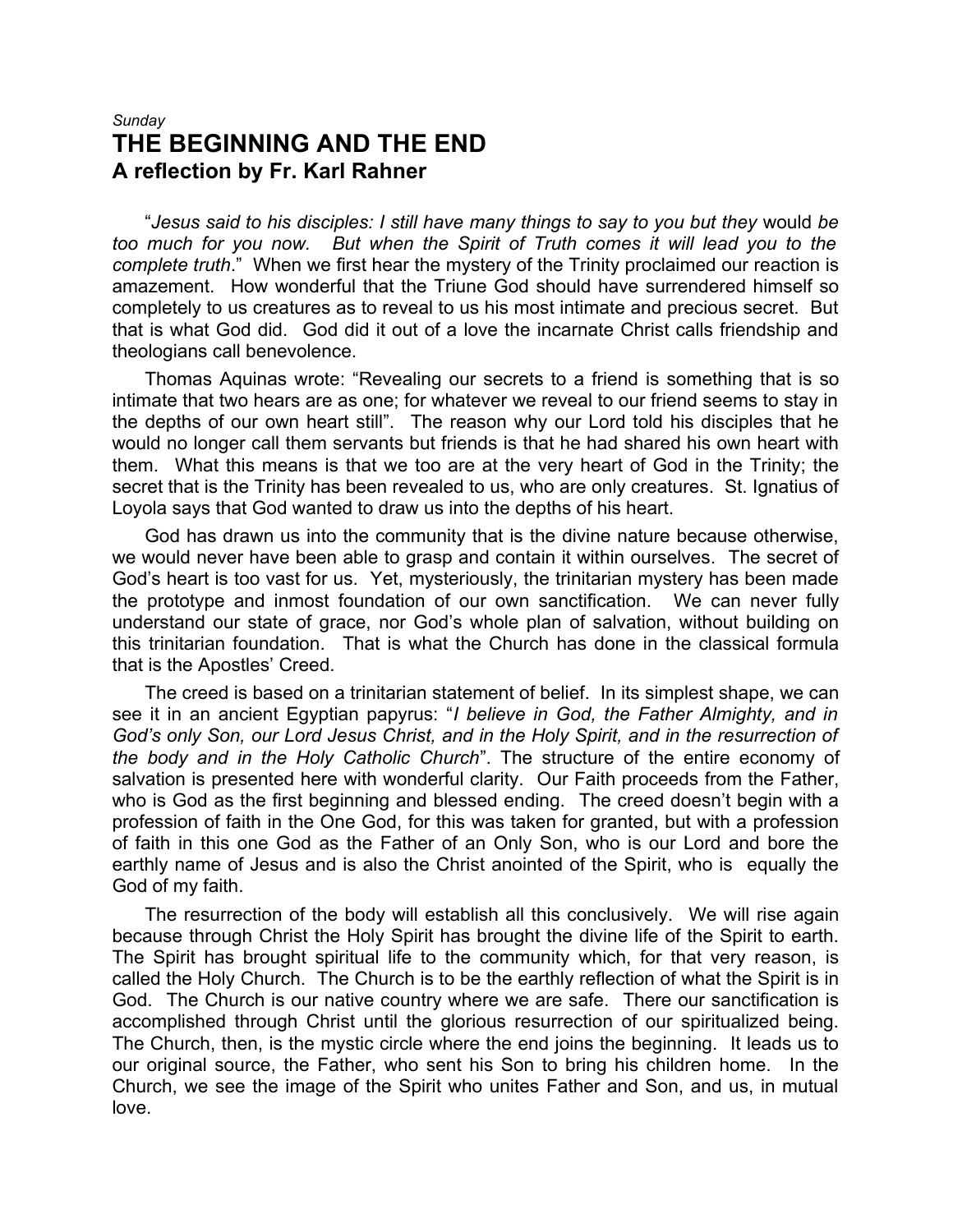#### *Monday* **GOD GIVES AN APOSTOLATE TO ALL A reflection developed from a talk by St. Pope John XXIII**

The way we bear witness to God and to God's love revealed in Jesus depends on the way we cultivate the seeds of grace sown in us at our baptism and made fertile by the Gifts of the Holy Spirit. Everyone felt drawn, and even compelled, by the charm of Anthony's personality. He was perceived as a person who lived for Christ. It seemed a fulfillment of St. Paul's words: "*We are the aroma of Christ among those who are being saved*". The seeds of grace sown in Anthony bore abundant fruit. Ever faithful to the mark he received by this sacrament, he was transformed into the likeness of God. He was brought "*from one degree of glory to the next, and all of this comes from the Lord who is the Spirit*".

For all of us, fidelity and openness to transformation are essential duties. We are called to live according to the hope given us by the promises made when we were baptized. If we were infants, we didn't know what we were being helped to do but we grew to realize that fidelity to divine grace was being asked of us. It is a grace given so that all may be drawn to Christ. He is the source of life, of purification from all that destroys people, and of perfection in all our human and divine gifts.

Everyone has a personal calling. Everyone should act in accordance with the promptings that flow from this grace. All are called to bear witness to the Divine Founder of the Christian faith and to do it in a way that draws others. This is essential to God's life in us human beings. It is the only good path to the great expectations we are taught to place in the life of Heaven. We must have hope. We learn to hope from the hopes of others.

Anthony's mission was preaching. But his preaching was so effective because he mirrored Christ in his living. That he did this in a way that pleased God is witnessed by the extraordinary manifestations of divine power which occurred throughout his life. These were not intended to call us to becoming God's instruments in such a way but to remind us that only a visible presence of grace draws people to Jesus and to God.

All of us are called to share in the work of the Kingdom of Heaven. That is in itself a great privilege and joy. It is a miracle that takes the form of a human life radiating the love of God for all. This is what the Lord, and the Church which is Christ's Body, expect of all those who believe. It is entrusted to you. You are being reminded of this on the feast day of St. Anthony.

Everyone is always able to carry on what is called the apostolate of good example. Our world is filled with bad examples, and with persons who are not at all ashamed to give bad example. The world needs good examples! It needs very good ones! It needs them from all who profess the Christian faith. What a transformation there would be if all two billion Christians gave such an example. Do it without fear and graciously. Seek to spread around you the warmth of your convictions and the serenity of your faith. Then you will be an apostle of Christ's love for our world and the seed of its transformation in Christ.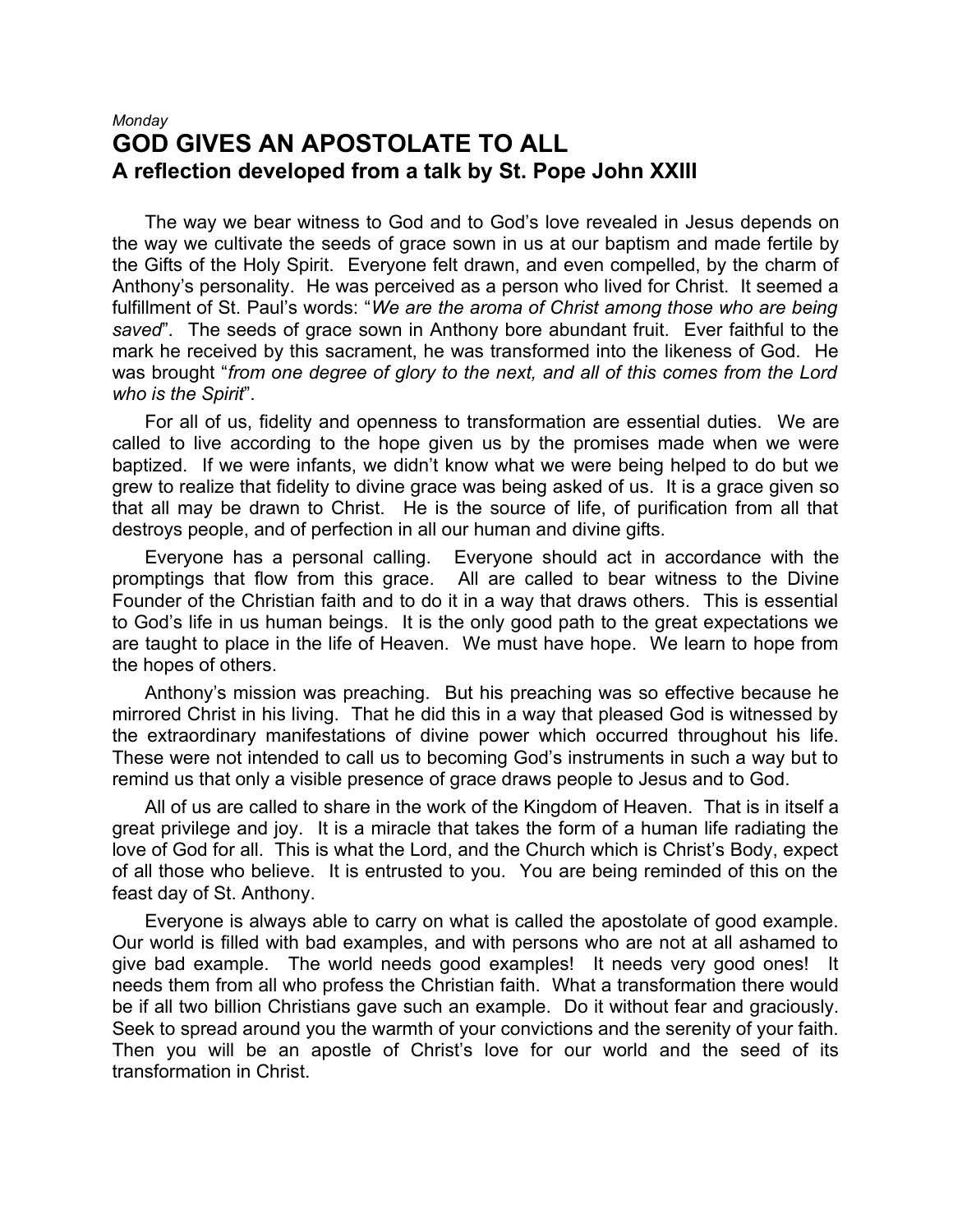#### *Tuesday* **IMITATING CHRIST IN LOVE & MERCY A reflection taken from a sermon by St. Cyprian of Carthage**

What Christ did and taught is God's will. That means practicing humility in behavior, steadfastness in faith, modesty in words, justice in deeds, mercy in good works, and discipline in daily life. This means we are to become incapable of doing injury to another but capable of bearing injuries. It means rejoicing in the prosperity of a neighbor as though it were our own, thinking of another's loss as our own, and believing another's gain is our own. It is to love even friends for God's sake and not simply for their own. It means putting up with enemies, and even loving them. We are to do nothing to another that we would not want to befall us and not to refuse to another anything that you could rightly want to have given to you.

Are we ready to help a neighbor in time of trouble and not only according to our means but even beyond our means? Do we keep peace with our brothers and sisters? To do such things is to love God and to do them wholeheartedly is to love God with all our heart. We love God as our Heavenly Father and we fear him as our Lord. We put nothing before Christ, because he has never put anything before us. Yes, all who love the name of the Lord will be glorified. We can accept being unhappy now, confident that we will be happy hereafter.

We will only be following the Lord Jesus if we behave in this way. Those who say they believe in Christ must live in the same way he did. The Son of God didn't come to reign but to serve. He became poor to make us rich; he accepted blows for our sake; he showed us how to feel no loss when we are scourged. It is a matter of imitating Christ. That is what a Christian is. A Christian is holy, innocent, undefiled and chaste. There is no place in the heart of a Christian for malice, but only for devotion and goodness.

A Christian is one who imitates the lifestyle of Christ. Christians are merciful to all and ignorant of injustice. Christians forbid that the poor be disparaged and help the unfortunate. Christians mourn with those who mourn, feel the pain of others as though it were their own, and are moved to tears by the tears of others. All are welcome at a Christian's table. Everyone knows Christians are genuinely good.

Are you, then, a Christian? Then you are seeking to serve God diligently day and night. Your soul is sincere and without stain. Your conscience is faithful and pure. Your mind is wholly focused on God. You devalue worldly possession precisely so you may acquire heavenly ones. If you are this kind of person then you know joy and peace of heart. God would give you every gift. Open your life to God and to God's gifts.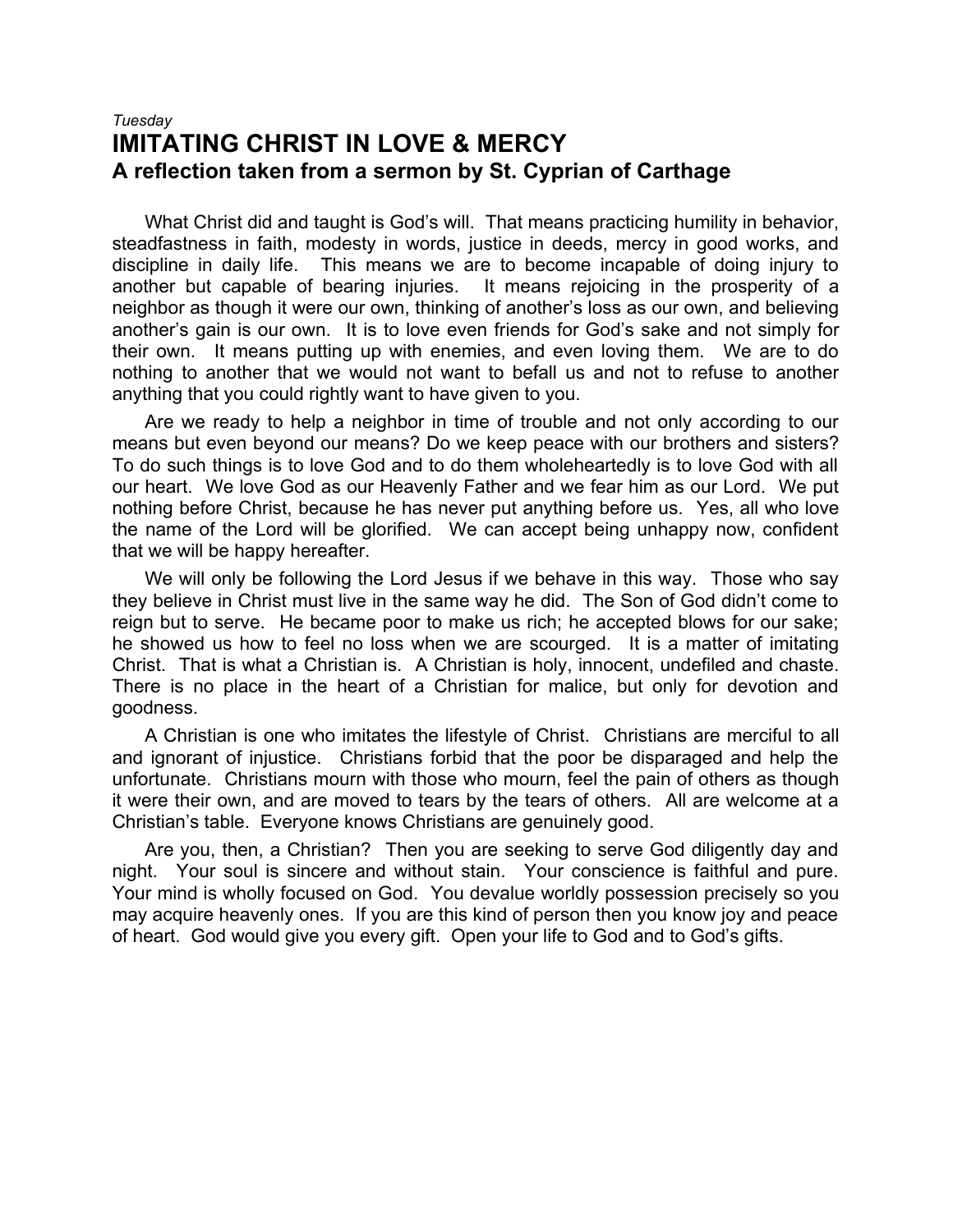#### *Wednesday* **THE TASK OF SPIRITUAL PROGRESS A reflection developed from On the Triple Way & On Perfection**

Negligence in making spiritual progress can be understood only as negligence in using the means and opportunities God provides. It can arise from weariness and discouragement due to repeated failures, to a distorted idea of perfection, or to a disregard for practices that lead one to perfection.

In considering discouragement, one must distinguish between a careless and fervent pursuit of closer union with God. It is easy to be discouraged when we realize how far short of our ideal we are and how painful progress is. But there is a healthy dissatisfaction with self and we can use it to motivate ourselves to greater efforts. We must let ourselves be motivated primarily by love for God. Do we want perfection for ourselves or simply because God wants it?

This is connected with erroneous ideas of Christian perfection. One must not think of it as a matter only of what one does. That is pharisaic externalism. Nor is it a matter of multiplying formal prayers, practicing more mortification, or cultivating external mannerisms. Ask yourself: With what do I equate to perfection? Is it a matter of special spiritual experiences or of seeking "religious" prestige and so authority? Do I seek "sweetness" in prayer rather than the God of all sweetness? Am I discontented by spiritual dryness? It is easy to seek human benefits from our supposedly spiritual strivings, but perfection is a matter of loving God and not of gaining benefits from efforts to be close to God.

If humility is the foundation of our spiritual life then we will use every opportunity to practice it. Do you seek to avoid humiliation? How can one be humble without accepting it gladly? Further, as long as charity remains a purely human matter of living without conflict, or in an atmosphere of mutual respect and praise, one has not gone beyond the merely human. I need the mercy of God and this motivates me to be kind, gentle, understanding, and merciful to others. One has to be ready to make sacrifices, even for those whom one doesn't like.

In order to make progress, we must know ourselves as thoroughly as possible. Do I seek to discover not only my faults but the motives behind them? It is often more important to know why we fall than to know we have. Let's never allow ourselves to fall into "spiritual senility" but keep ourselves spiritually alive and youthful. St. Francis said, "Brethren, let's begin now, for up to now we are as though we had done nothing".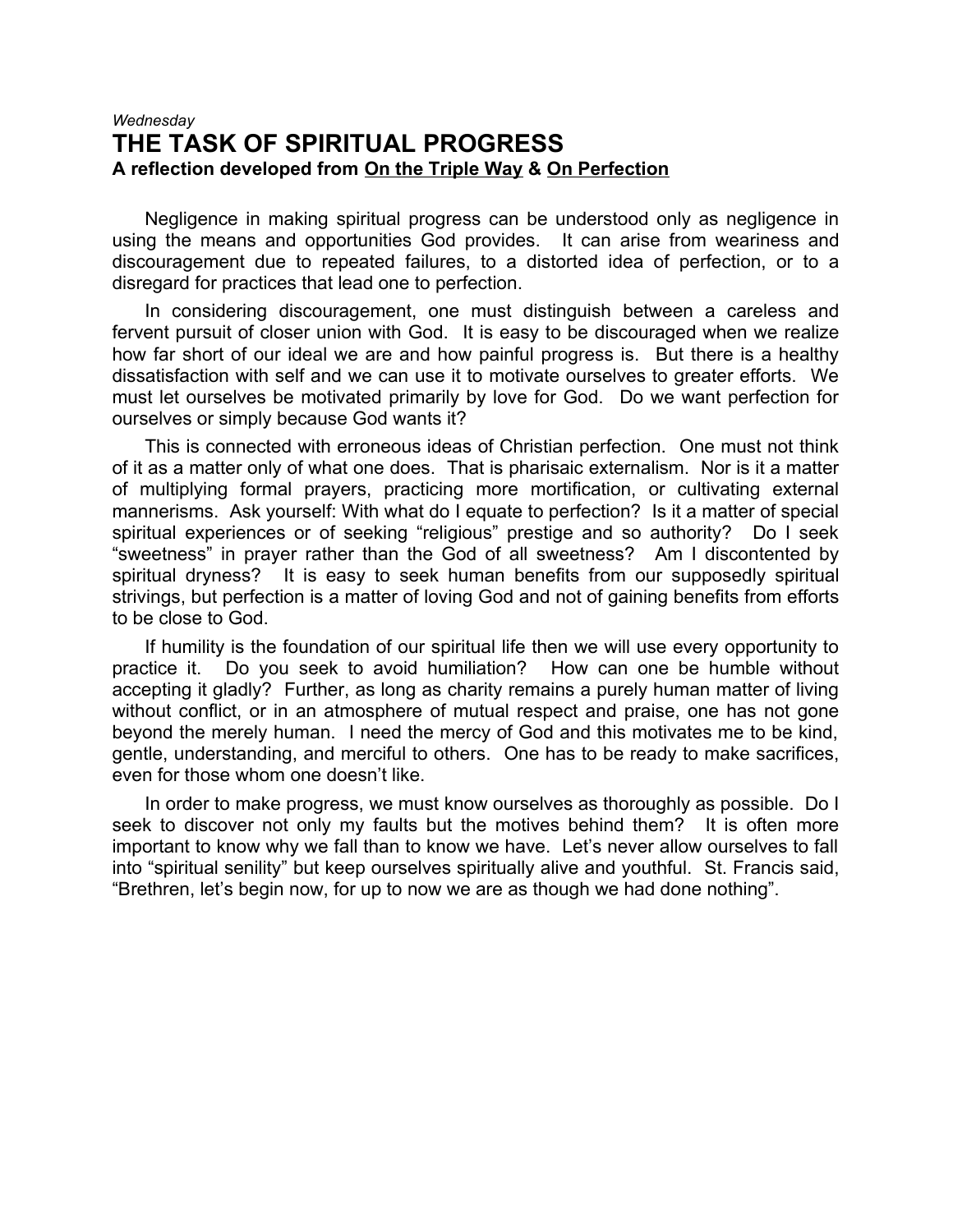#### *Thursday* **DEEPING OUR PRAYER A reflection by Thomas Keating, OCSO**

"*When you are praying, do not heap up empty phrases as the Gentiles do. They think that they will be heard because of their many words. Do not be like this. Your Father knows what you need before you ask. Pray in this way: Our Father in Heaven, hallowed be your name. Your kingdom come; your will be done, on earth as it is in Heaven. Give us this day our daily bread and forgive us our debts as we also have forgiven our debtors. And do not bring us to the time of trial but rescue us from the evil one*." (Mt. 6:7ff)

Prayer is a large umbrella. There are many kinds of prayer and many ways of expressing it. Fundamentally, it is a response to God's invitation to turn our minds and hearts to him.

The classical formulas are that of Evagrius—which is the laying aside of thoughts, and that of St. John Damascene—which is conversation of the mind with God. By "mind" St. John means the spiritual faculties of intellect and will.

Sometimes this interior movement needs to be expressed in words or concepts, but to be true prayer it does not have to be expressed in these ways. The Fathers of the Church and the great spiritual masters of the Christian tradition have elaborated on various levels and degrees of prayer. We may also think of prayer as a conversation with God that deepens as one becomes more and more devoted to Him.

That deepening doesn't prevent us from expressing prayer spontaneously, on every level of our being—from the spoken word of prayer to the simple movement of the will. This last is what the Cloud of Unknowing calls a "gentle stirring of love". This simple movement of the will is scarcely perceptible to our attention, but at the deepest level of our being, it unites us more intimately to the Holy Spirit than any other form of prayer. As St. John of the Cross teaches, the Spirit is the sole mover at that deep level of interior silence and works powerfully without our being aware of what is happening.

O Holy Spirit, let your light open my mind to the truth and strengthen my will to accept that truth without wavering. Never let me cease to strive to pray and draw closer to you. For those who keep knocking, open the door to deeper love.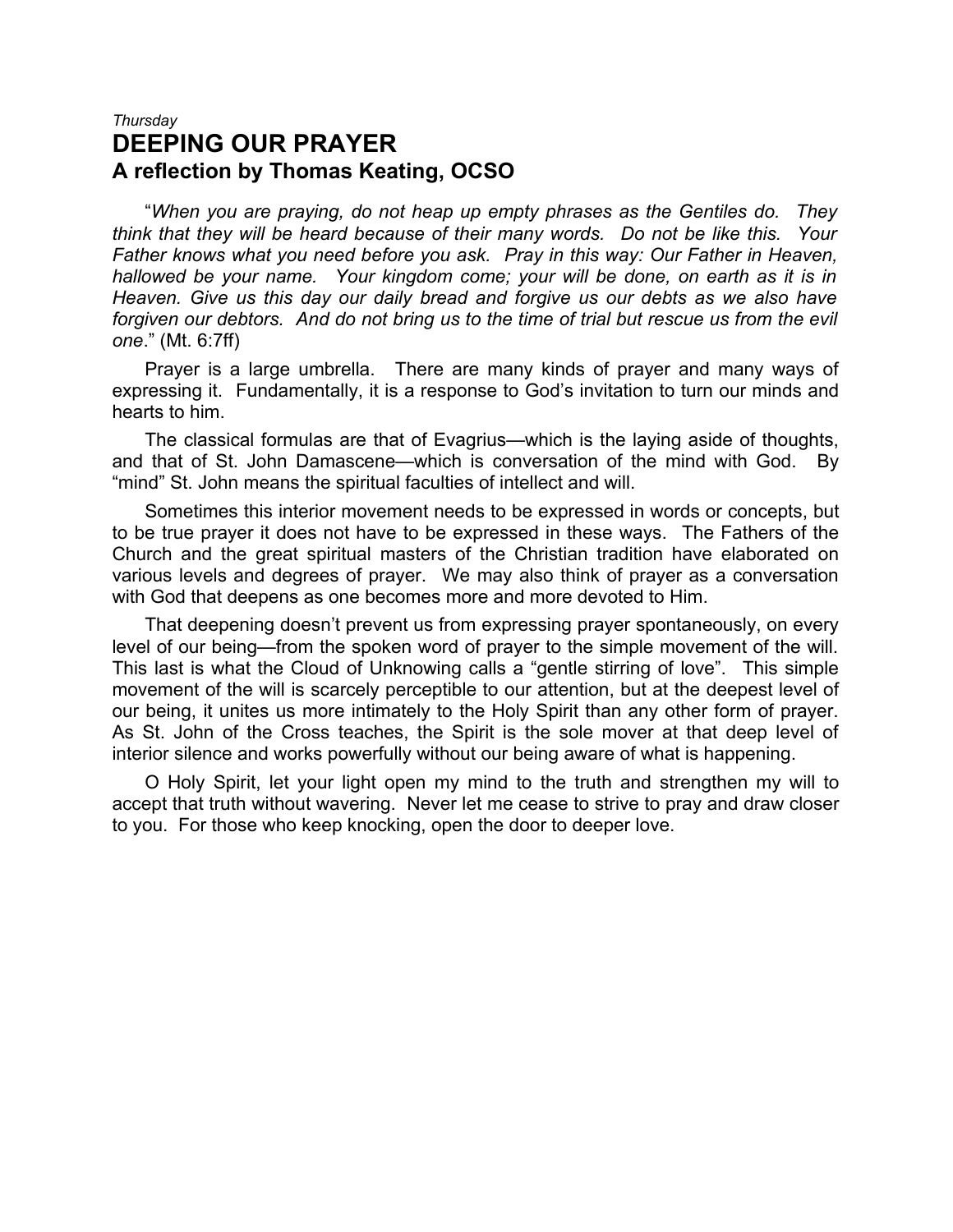#### *Friday* **DO EVERYTHING FOR JESUS A reflection from "The Saint of the Month" Website**

Blessed Mary-Joseph died at the age of 25 of tuberculosis. His constant trial in life had been difficulty in learning and retaining what he learned. It had prevented his being accepted into the seminary and led his pastor to recommend him to the Trappist abbey of St. Mary of the Desert. He entered the novitiate in 1894 at the age of 16. His formation director told him simply: "Only trust, and I will help you love Jesus!" He kept this in his heart and it led him to the motto: "All for Jesus through Mary!"

He was known in his community for a perpetual smile and a readiness to help. He was always ready to learn—if only he could remember. The learning difficulty often led to misunderstandings and this led to humiliation. This was difficult for him to accept but he trusted, as his formation director had asked, and found he was able to use such experiences to deepen his love for Jesus. His favorite practice was the meditation on the passion of Christ. In this way, he surrendered all that he was, which meant both the strengths and the weaknesses, to Christ. He trusted that God would provide whatever he was lacking.

Brother Mary-Joseph his made solemn profession on the Feats of the Ascension in 1900. He turned to Mary for the help he would need in his studies for the priesthood. He had the same learning difficulties as before but persevered. He was ordained after only two years, in 1902. He had been feeling unwell for some time already and shortly after ordination he was diagnosed with advanced tuberculosis. It surprised all that he hadn't complained about the increasing pain this disease had to have been causing him. As with his learning disabilities, he bore the pain without complaint offering it to Jesus.

He was acquainted with a group that sponsored the dedication of those with incurable illnesses as who were called "victim souls". Brother Mary-Joseph practiced this devotion and was helped by it to bear the increasingly severe pain that the advance of his tuberculosis was causing. Since the community knew of no ordinary way in which the disease might be mitigated his abbot sent him home for some weeks. His parents were orchard keepers and their family led a very outdoor life. This didn't prove to be any help to Mary-Joseph and he only grew worse. His family sent him back to the monastery where he found strength in his self-offering as a victim for the Church and through the celebration of Mass.

On the morning of June 17, 1903, Mary-Joseph passed to God. He was only 25 years old but had born his cross bravely and with a minimum of complaint. He already had a reputation for holiness and this gradually spread. In 1935 the process for his beatification was begun and he was beatified in 2004. In imitation of him, may we find strength in the knowledge that God loves us and is ever with us. What we can't do by ourselves the Lord will give us strength to do, if only we do it with Jesus and for Jesus.